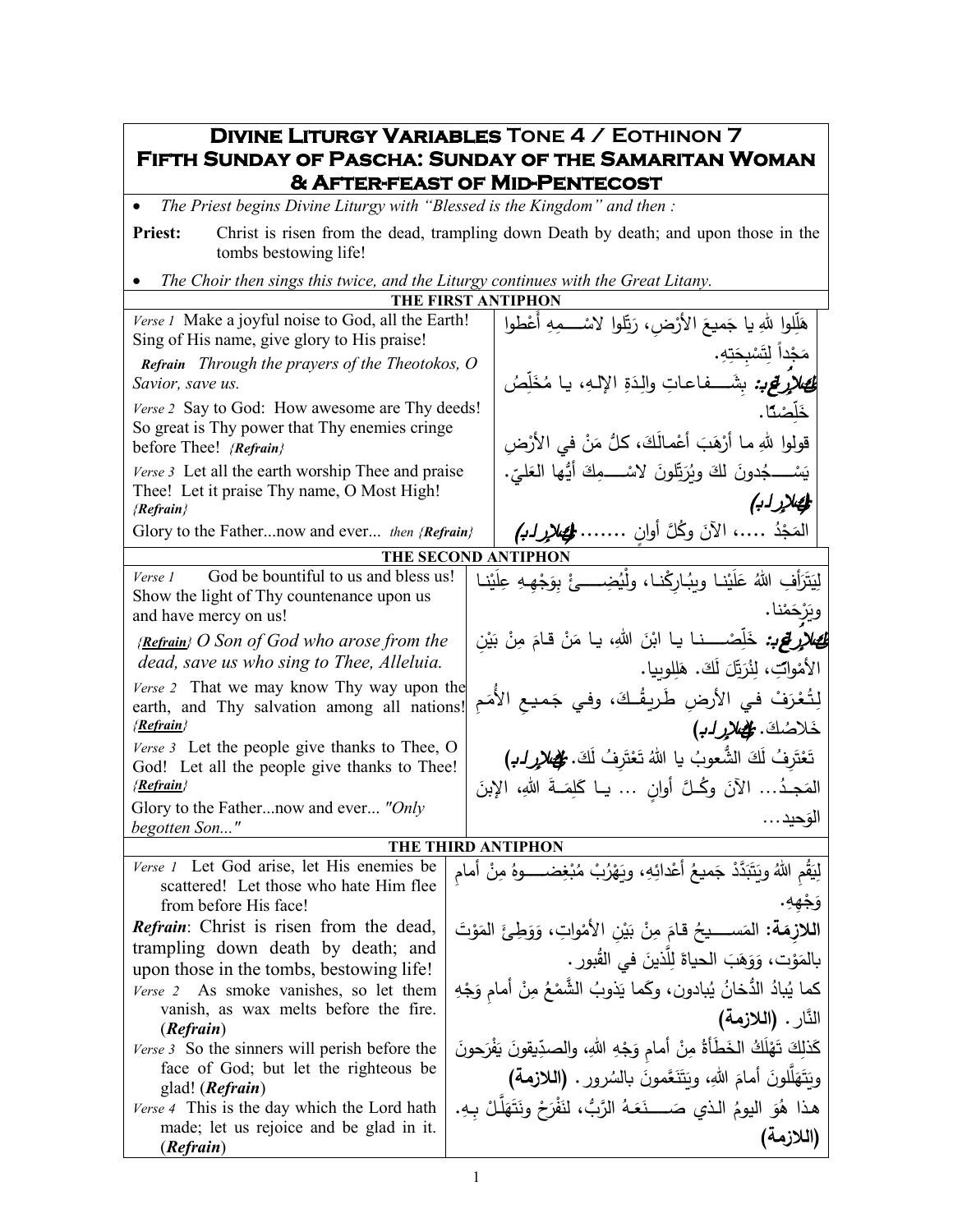| THE EISODIKON (ENTRANCE HYMN) OF PASCHA                                                                                 |  |                                                                             |                                                                                                                                      |  |  |  |
|-------------------------------------------------------------------------------------------------------------------------|--|-----------------------------------------------------------------------------|--------------------------------------------------------------------------------------------------------------------------------------|--|--|--|
| In the gathering places bless God the                                                                                   |  |                                                                             |                                                                                                                                      |  |  |  |
| Lord, from the springs of Israel. Save us,                                                                              |  | في المَجامِع بارِكوا الله، الرَّبَّ مِنْ يَنابيع إِسْـرائيل، خَلِّصْـنَا يا |                                                                                                                                      |  |  |  |
| O Son of God, Who art risen from the                                                                                    |  |                                                                             | ابنَ الله، يا مَنْ قامَ مِنْ بينِ الأمواتِ، لِنُرَتِّلَ لَكَ: هَلِلوبِيا.                                                            |  |  |  |
| dead, who sing to Thee: Alleluia.                                                                                       |  |                                                                             |                                                                                                                                      |  |  |  |
|                                                                                                                         |  |                                                                             | RESURRECTIONAL APOLYTIKION IN TONE FOUR                                                                                              |  |  |  |
| Having learned the joyful message of the                                                                                |  |                                                                             | إِنَّ تِلْمِيذَاتِ الرَّبِّ تَعَلَّمْنَ مِنَ المَلاكِ الكَرْزَ بِالقيامَةِ                                                           |  |  |  |
| Resurrection from the angel, the women disciples                                                                        |  |                                                                             |                                                                                                                                      |  |  |  |
| of the Lord cast from them their parental                                                                               |  |                                                                             | البَهج، وطَرَحْنَ القَضـــاءَ الجَدِّيَّ، وخاطَبْنَ الرُّسُــلَ                                                                      |  |  |  |
| condemnation. And proudly broke the news to the                                                                         |  |                                                                             | مُفْتَخِراتٍ وقائِلاتٍ: سُبِيَ المَوْتُ وقامَ المَسيحُ الإِلهُ،                                                                      |  |  |  |
| Disciples, saying, Death hath been spoiled; Christ                                                                      |  |                                                                             | ومَنَحَ العالَمَ الرَّحْمَةَ العُظْمي.                                                                                               |  |  |  |
| God is risen, granting the world Great Mercy.                                                                           |  |                                                                             |                                                                                                                                      |  |  |  |
|                                                                                                                         |  |                                                                             | <b>APOLYTIKION FOR MID-PENTECOST IN TONE EIGHT</b>                                                                                   |  |  |  |
| In the midst of this Feast, O Savior, give Thou                                                                         |  |                                                                             | في انْتِصــافِ العيدِ، اسْــق نَفْســي العَطْشَــي مِنْ مِياهِ                                                                       |  |  |  |
| my thirsty soul to drink of the waters of true                                                                          |  |                                                                             | العِبادَةِ الحَسَــذَةِ أَيُّها المُخلِّصُ، لأَنَّكَ هَتَفْتَ نَحْوَ الكُلِّ                                                         |  |  |  |
| worship; for Thou didst call out to all, saying:                                                                        |  |                                                                             |                                                                                                                                      |  |  |  |
| Whosoever is thirsty, let him come to Me and                                                                            |  |                                                                             | قائِلاً: مَنْ كانَ عَطْشاناً، فَلْيَأْتِ إِلَيَّ وِيَشْرِب. فَيا يَنْبوعَ                                                            |  |  |  |
| drink. Wherefore, O Christ our God, Fountain                                                                            |  |                                                                             | الحَياةِ، أَيُّها المَسيحُ الإِلهُ المَجْدُ لَك.                                                                                     |  |  |  |
| of life, glory to Thee.                                                                                                 |  |                                                                             |                                                                                                                                      |  |  |  |
|                                                                                                                         |  |                                                                             | APOLYTIKION FOR GEORGE THE GREAT MARTYR IN TONE FOUR                                                                                 |  |  |  |
| As deliverer of captives and                                                                                            |  |                                                                             | بما أنك للمأســــورين محرر ومعتق، وللفقراء والمســــاكين عاضــــد                                                                    |  |  |  |
| defender of the poor, healer of the<br>infirm, champion of kings:                                                       |  |                                                                             | وناصر ، وللمرضى طبيب وشاف، وعن المؤمنين مكافح ومحارب،                                                                                |  |  |  |
| Victorious Great Martyr George,                                                                                         |  |                                                                             |                                                                                                                                      |  |  |  |
| intercede with Christ our God, for                                                                                      |  |                                                                             | أيها العظيم في الشـــــهداء جاورجيوس اللابس الظفر ، تشــــفع إلى                                                                     |  |  |  |
| our souls' salvation.                                                                                                   |  |                                                                             | المسيح الإله في خلاص نفوسنا.                                                                                                         |  |  |  |
| KONTAKION OF PASCHA IN TONE EIGHT                                                                                       |  |                                                                             |                                                                                                                                      |  |  |  |
| Though Thou didst descend into the grave, O                                                                             |  |                                                                             |                                                                                                                                      |  |  |  |
| ولَئِنْ كُنتَ نَزَلْتَ إِلَى قَبْرٍ يا مَنْ لا يَموتُ، إِلَّا أَنَّكَ<br>Immortal One, yet didst Thou destroy the power |  |                                                                             |                                                                                                                                      |  |  |  |
| Hades, and didst arise as victor, O Christ<br>of                                                                        |  |                                                                             | دَرَسْتَ قُوَّةَ الجَحيمِ، وقُمْتَ غالِباً أيُّها المَسيحُ الإله،                                                                    |  |  |  |
| God, calling to the myrrh-bearing women,                                                                                |  |                                                                             | ولِلْنِسْــــوَةِ حَـامِـلاتِ الطيبِ قُلْتَ "افْرَحْنَ"، وَوَهَبْتَ                                                                  |  |  |  |
| Rejoice, and giving peace unto Thine Apostles, O                                                                        |  |                                                                             |                                                                                                                                      |  |  |  |
| Thou Who dost grant resurrection to the fallen.                                                                         |  |                                                                             | رُسُلَكَ السَّلامِ، يا مانِحَ الواقِعينَ القِيامِ.                                                                                   |  |  |  |
| <b>EPISTLE</b> for the 5 <sup>th</sup> Sunday of Pascha                                                                 |  |                                                                             |                                                                                                                                      |  |  |  |
| O Lord, how magnificent are your works. You have                                                                        |  |                                                                             | ما أَعْظَمَ أَعْمالَكَ يا رَبُّ، كُلُّها بِجُكِمَةٍ صَنَعْتَ                                                                         |  |  |  |
| <i>made all things in wisdom.</i> (Psalm 103:24)                                                                        |  |                                                                             |                                                                                                                                      |  |  |  |
| <i>Bless the Lord, O my soul.</i> (Psalm 103:1)                                                                         |  |                                                                             | باركِي يا نَفْسي الرَّبَّ!                                                                                                           |  |  |  |
| The reading is from the Acts of the Apostles (11:19-30)                                                                 |  |                                                                             | مَد <i>ْفَ الْفَ أَجْمِنْكُ ثَلِيَ تَوْقِيْتِ جِ</i> ن <i>كُ ثَلُالٌ الَذ</i> َذ                                                     |  |  |  |
| In those days, those apostles who were scattered                                                                        |  |                                                                             | $(30-19:11)$                                                                                                                         |  |  |  |
| because of the persecution that arose over Stephen                                                                      |  |                                                                             |                                                                                                                                      |  |  |  |
| traveled as far as Phoenicia and Cyprus and Antioch,                                                                    |  |                                                                             | في تلكَ الأيام، لمَّا تَبَدَّدَ الرُّسُـــــلُ مِنْ أَجلِ                                                                            |  |  |  |
| speaking the word to none except Jews. But there were                                                                   |  |                                                                             |                                                                                                                                      |  |  |  |
| some of them, men of Cyprus and Cyrene, who on                                                                          |  |                                                                             |                                                                                                                                      |  |  |  |
|                                                                                                                         |  |                                                                             | الضيق الذي حَصَلَ بِسَبَبِ اسْتِفانوسَ، اجْتازوا                                                                                     |  |  |  |
| coming to Antioch spoke to the Greek's also, preaching                                                                  |  |                                                                             | إِلَى فِينِيقِيَةَ وِقُبْرُصَ وأَنْطَاكِيَةَ، وِهُمْ لا يُكَلِّمُونَ                                                                 |  |  |  |
| the Lord Jesus. And the hand of the Lord was with                                                                       |  |                                                                             | أَحداً بِالكلِمَةِ إِلَّا اليَهودَ فَقَط. ولَكِنَّ قَوْماً مِنْهُمْ                                                                  |  |  |  |
| them, and a great number believed turned to the Lord.                                                                   |  |                                                                             |                                                                                                                                      |  |  |  |
| News of this came to the ears of the church in                                                                          |  |                                                                             | كانوا قُبرُصِــــــيينَ وقَيروانيينَ. فَهؤلاءِ لمَّا دخَلوا                                                                          |  |  |  |
| Jerusalem, and they sent Barnabas to Antioch. When                                                                      |  |                                                                             | أَنْطَاكِيَة، أَخَذُوا يُكَلِّمُونَ اليونـانِيينَ مُبَشِّــــربنَ                                                                    |  |  |  |
| he came and saw the grace of God, he was glad; and he<br>exhorted them all to remain faithful to the Lord with          |  |                                                                             |                                                                                                                                      |  |  |  |
| steadfast purpose; for he was a good man, full of the                                                                   |  |                                                                             | بالرَّبّ يسوع. وكانَتْ يَدُ الرَّبّ مَعَهُم، فآمَنَ عَدَدٌ<br>كَثْيِرٌ ۚ ورَجَعُوا إِلَى الرَّبِّ . فَبَلَغَ خَبَرُ ۚ ذَلَكَ ۚ إِلَى |  |  |  |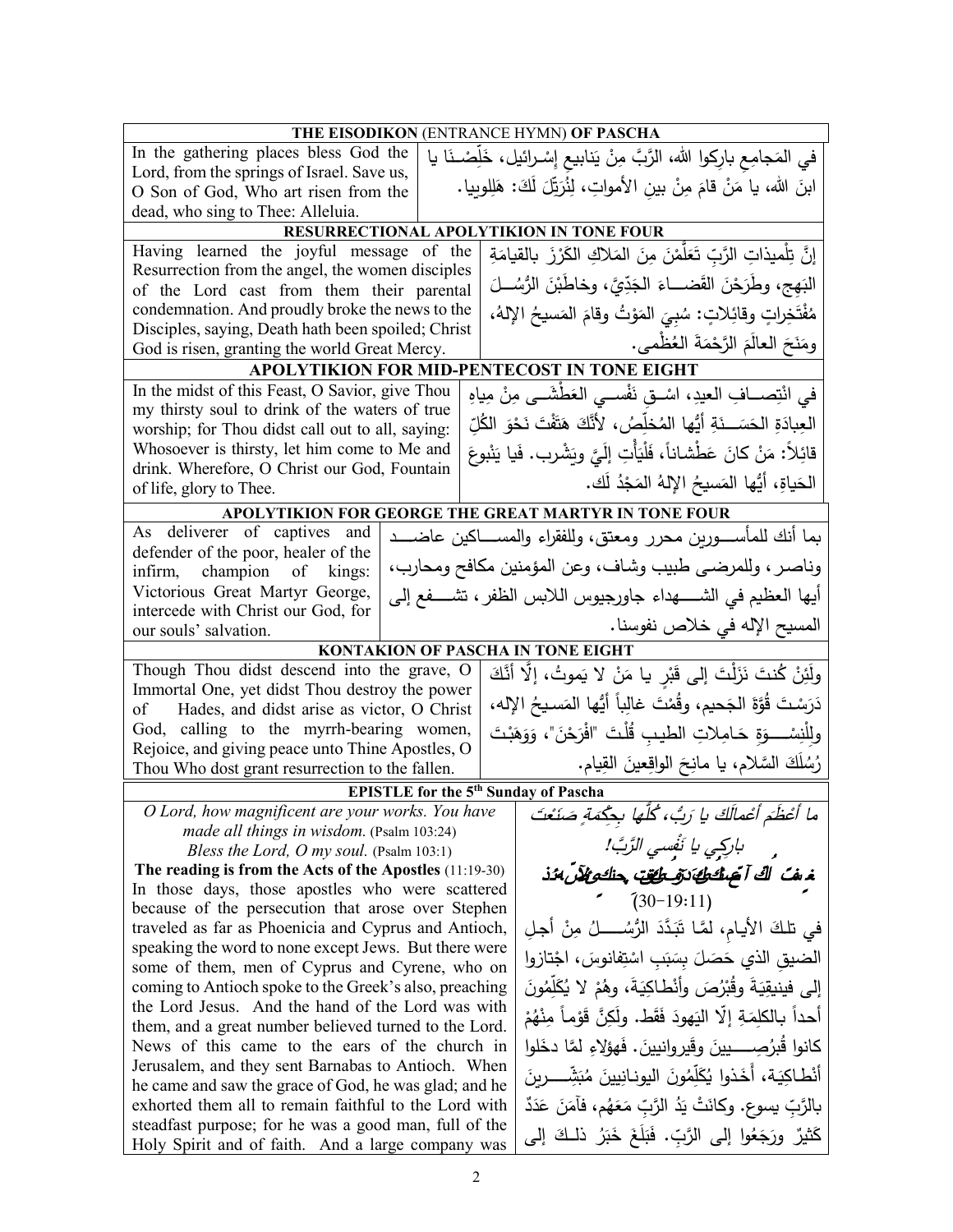| added to the Lord. So Barnabas went to Tarsus to look<br>for Saul; and when he had found him, he brought him<br>to Antioch. For a whole year they met with the church,<br>and taught a large company of people; and in Antioch<br>the disciples were for the first time called Christians.<br>Now in these days prophets came down from Jerusalem<br>to Antioch. And one of them named Agabos stood up<br>and foretold by the Spirit that there would be a great<br>famine over all of the world; and this took place in the<br>days of Claudius. And the disciples determined, every<br>one according to his ability, to send relief to the<br>brethren who lived in Judea, and they did so, sending it<br>to the elders by the hand of Barnabas and Saul. | آذان الكَنيسَـــةِ التــى بِأورشَـــليمَ، فأرْسَـــلوا بَرْنابا<br>لِكَيْ يَجْتازَ إِلَى أَنْطَاكِيَة. فَلَمَّا أَقْبَلَ وِرِأَى نِعْمَةَ<br>اللهِ، فَرحَ وَوَعَظَهُم كُلَّهُمْ بِـأَنْ يَثْبُثُوا في الرَّبِّ<br>بعَزِيمَةِ القَلبِ. لأَنَّهُ كانَ رَجُلاً صـــــالِحاً مُمْتَلِئاً<br>مِنَ الروحِ القُدُسِ والإيمانِ. وانْضَـــمَّ إلى الرَّبِّ<br>جَمعٌ كَثيرٌ . ثُمَّ خَرَجَ بَرْنابا إِلى طَرْسُـــــوسَ في<br>طَلَبٍ شـــاولَ. ولمَّا وَجَدَهُ أَتـى بِهِ إلـى إنْطاكِيَة.<br>وتَرَدَّدا معاً سَنَةً كامِلَةً في هَذِهِ الكَنيسَةِ، وعَلَّما<br>جَمْعـاً كَثيراً، ودُعِيَ التَلاميـذُ مَســــيحيينَ في |                                                                                                                                           |
|-------------------------------------------------------------------------------------------------------------------------------------------------------------------------------------------------------------------------------------------------------------------------------------------------------------------------------------------------------------------------------------------------------------------------------------------------------------------------------------------------------------------------------------------------------------------------------------------------------------------------------------------------------------------------------------------------------------------------------------------------------------|--------------------------------------------------------------------------------------------------------------------------------------------------------------------------------------------------------------------------------------------------------------------------------------------------------------------------------------------------------------------------------------------------------------------------------------------------------------------------------------------------------------------------------------------------------------------------------------------------------------|-------------------------------------------------------------------------------------------------------------------------------------------|
| <b>Priest:</b> Peace be to you reader.                                                                                                                                                                                                                                                                                                                                                                                                                                                                                                                                                                                                                                                                                                                      |                                                                                                                                                                                                                                                                                                                                                                                                                                                                                                                                                                                                              | أَنْطَـاكِيَـةَ أَوَّلاً. وفي تلـكَ الأيَّـام، انْحَـدرَ مِنْ                                                                             |
| <b>Reader:</b> And to your spirit.                                                                                                                                                                                                                                                                                                                                                                                                                                                                                                                                                                                                                                                                                                                          |                                                                                                                                                                                                                                                                                                                                                                                                                                                                                                                                                                                                              | أُورَشَّــــليمَ أَنْبِياءٌ إِلَى أَنْطَاكِيَةَ. فقامَ واحِدٌ مِنْهُمْ                                                                    |
| (Refrain) Alleluia, Alleluia, Alleluia.                                                                                                                                                                                                                                                                                                                                                                                                                                                                                                                                                                                                                                                                                                                     |                                                                                                                                                                                                                                                                                                                                                                                                                                                                                                                                                                                                              |                                                                                                                                           |
| verse: Draw your bow and prosper and reign, for the                                                                                                                                                                                                                                                                                                                                                                                                                                                                                                                                                                                                                                                                                                         |                                                                                                                                                                                                                                                                                                                                                                                                                                                                                                                                                                                                              | اسْمُهُ أغابوسَ، فَأَنْبَأَ بالروحِ أنْ سَتَكونَ مَجاعَةٌ                                                                                 |
| cause of truth and meekness and righteousness. (Psalm                                                                                                                                                                                                                                                                                                                                                                                                                                                                                                                                                                                                                                                                                                       |                                                                                                                                                                                                                                                                                                                                                                                                                                                                                                                                                                                                              | عَظيمَةً في جميع المَسْكونَةِ، وقَدْ وَقَعَ ذَلِكَ في                                                                                     |
| (Refrain) Alleluia, Alleluia, Alleluia.                                                                                                                                                                                                                                                                                                                                                                                                                                                                                                                                                                                                                                                                                                                     | 44:4)                                                                                                                                                                                                                                                                                                                                                                                                                                                                                                                                                                                                        |                                                                                                                                           |
| verse: You have loved righteousness and hated                                                                                                                                                                                                                                                                                                                                                                                                                                                                                                                                                                                                                                                                                                               |                                                                                                                                                                                                                                                                                                                                                                                                                                                                                                                                                                                                              | ما يَتيسَّــرُ لكلِّ واحدٍ مِنْهُمْ، أَنْ يُرسِـــلوا خِدْمَةً                                                                            |
| wickedness. (Psalm 44:7)                                                                                                                                                                                                                                                                                                                                                                                                                                                                                                                                                                                                                                                                                                                                    |                                                                                                                                                                                                                                                                                                                                                                                                                                                                                                                                                                                                              | إِلَى الإِخْوَةِ السَـاكِنينَ في أُورَشَـليم. فَفَعَلوا ذلكَ،                                                                             |
| (Refrain) Alleluia, Alleluia, Alleluia.                                                                                                                                                                                                                                                                                                                                                                                                                                                                                                                                                                                                                                                                                                                     |                                                                                                                                                                                                                                                                                                                                                                                                                                                                                                                                                                                                              | وبَعَثوا إلى الشُيوخ على أَيْدي بَرنابا وشَاوُلَ.                                                                                         |
|                                                                                                                                                                                                                                                                                                                                                                                                                                                                                                                                                                                                                                                                                                                                                             |                                                                                                                                                                                                                                                                                                                                                                                                                                                                                                                                                                                                              |                                                                                                                                           |
| <b>GOSPEL</b> for the 5 <sup>th</sup> Sunday of Pascha                                                                                                                                                                                                                                                                                                                                                                                                                                                                                                                                                                                                                                                                                                      |                                                                                                                                                                                                                                                                                                                                                                                                                                                                                                                                                                                                              |                                                                                                                                           |
| The Reading from the Holy Gospel                                                                                                                                                                                                                                                                                                                                                                                                                                                                                                                                                                                                                                                                                                                            |                                                                                                                                                                                                                                                                                                                                                                                                                                                                                                                                                                                                              |                                                                                                                                           |
| according to St. John (4:5-42)                                                                                                                                                                                                                                                                                                                                                                                                                                                                                                                                                                                                                                                                                                                              |                                                                                                                                                                                                                                                                                                                                                                                                                                                                                                                                                                                                              | فَصْلٌ شَريفٌ مِنْ بِشارَةِ القِدّيسِ يوحنا الإنجيليّ                                                                                     |
| At that time, Jesus came to a city of Samaria,                                                                                                                                                                                                                                                                                                                                                                                                                                                                                                                                                                                                                                                                                                              |                                                                                                                                                                                                                                                                                                                                                                                                                                                                                                                                                                                                              | البشير والتلميذِ الطاهِرِ (5:4-42)                                                                                                        |
| called Sychar, near the field that Jacob gave to                                                                                                                                                                                                                                                                                                                                                                                                                                                                                                                                                                                                                                                                                                            |                                                                                                                                                                                                                                                                                                                                                                                                                                                                                                                                                                                                              | في ذلكَ الزمانِ، أتي يسوعُ إلى مَدينَةٍ مِنَ السامِرَةِ يُقالُ                                                                            |
| his son Joseph. Jacob's well was there, and so<br>Jesus, wearied as He was with his journey, sat                                                                                                                                                                                                                                                                                                                                                                                                                                                                                                                                                                                                                                                            |                                                                                                                                                                                                                                                                                                                                                                                                                                                                                                                                                                                                              | لها سُوخار ، بقُرْبِ الضيْعَةِ التي أَعْطَاها يَعقوبُ لِيوسُفَ                                                                            |
| down beside the well. It was about the sixth                                                                                                                                                                                                                                                                                                                                                                                                                                                                                                                                                                                                                                                                                                                |                                                                                                                                                                                                                                                                                                                                                                                                                                                                                                                                                                                                              |                                                                                                                                           |
| hour. There came a woman of Samaria to draw                                                                                                                                                                                                                                                                                                                                                                                                                                                                                                                                                                                                                                                                                                                 |                                                                                                                                                                                                                                                                                                                                                                                                                                                                                                                                                                                                              | ابْذِهِ. وكانَ هُناكَ عَينُ يَعْقوبَ. وكانَ يسوعُ قَدْ تَعِبَ مِنَ                                                                        |
| water. Jesus said to her, "Give Me a drink."                                                                                                                                                                                                                                                                                                                                                                                                                                                                                                                                                                                                                                                                                                                |                                                                                                                                                                                                                                                                                                                                                                                                                                                                                                                                                                                                              | المَسيرِ . فَجَلَسَ على العَيْنِ، وكانَ نَحْوَ الساعَةِ السادِسَةِ.                                                                       |
| For His Disciples had gone away into the city                                                                                                                                                                                                                                                                                                                                                                                                                                                                                                                                                                                                                                                                                                               |                                                                                                                                                                                                                                                                                                                                                                                                                                                                                                                                                                                                              | فَجاءَتِ امْرِأَةٌ مِنَ السامِرَةِ لِتَسْتَقي ماءً. فَقالَ لَها يسوعُ:                                                                    |
| to buy food. The Samaritan woman said to                                                                                                                                                                                                                                                                                                                                                                                                                                                                                                                                                                                                                                                                                                                    |                                                                                                                                                                                                                                                                                                                                                                                                                                                                                                                                                                                                              | أَعْطيني لأَشْرَبَ. فإنَّ تَلاميذَهُ كانوا قَدْ مَضَوا إلى المدينةِ                                                                       |
| Him, "How is it that Thou, a Jew, ask a drink<br>of me, a woman of Samaria?" For Jews have                                                                                                                                                                                                                                                                                                                                                                                                                                                                                                                                                                                                                                                                  |                                                                                                                                                                                                                                                                                                                                                                                                                                                                                                                                                                                                              |                                                                                                                                           |
| no dealings with Samaritans. Jesus answered                                                                                                                                                                                                                                                                                                                                                                                                                                                                                                                                                                                                                                                                                                                 |                                                                                                                                                                                                                                                                                                                                                                                                                                                                                                                                                                                                              | لِيَبْتاعوا طَعاماً. فَقالَتْ لهُ المَرأَةُ: كَيفَ تَطْلُبُ أَنْ تَشْرَبَ                                                                 |
| her, "If you knew the gift of God, and Who it is                                                                                                                                                                                                                                                                                                                                                                                                                                                                                                                                                                                                                                                                                                            |                                                                                                                                                                                                                                                                                                                                                                                                                                                                                                                                                                                                              | مِنِّي، وأَنْتَ يَهوديٌّ وأنا امْرأَةٌ سامِريَّةٌ؟ واليَهودُ لا                                                                           |
| that is saying to you, 'Give Me a drink,' you                                                                                                                                                                                                                                                                                                                                                                                                                                                                                                                                                                                                                                                                                                               |                                                                                                                                                                                                                                                                                                                                                                                                                                                                                                                                                                                                              | يُخَالِطُونَ السامِرِيِّينَ. أجابَ يَسوعُ وقالَ لَها: لَوْ عَرَفْتِ                                                                       |
| would have asked Him, and He would have                                                                                                                                                                                                                                                                                                                                                                                                                                                                                                                                                                                                                                                                                                                     |                                                                                                                                                                                                                                                                                                                                                                                                                                                                                                                                                                                                              | عَطيَّةَ اللهِ، ومَنْ الذي قالَ لَكِ "أعطيني لأشْرَبَ" لَطَلبتِ                                                                           |
| given you living water." The woman said to<br>Him, "Sir, Thou hast nothing to draw with, and                                                                                                                                                                                                                                                                                                                                                                                                                                                                                                                                                                                                                                                                |                                                                                                                                                                                                                                                                                                                                                                                                                                                                                                                                                                                                              |                                                                                                                                           |
| the well is deep; where do you get that living                                                                                                                                                                                                                                                                                                                                                                                                                                                                                                                                                                                                                                                                                                              |                                                                                                                                                                                                                                                                                                                                                                                                                                                                                                                                                                                                              | أَنْتِ مِنهُ فَأَعْطَاكِ ماءً حَيَّاً. قالَتْ لهُ المَرْأَةُ: يا سَيّدُ إِنَّهُ                                                           |
| water? Art Thou greater than our father<br>Jacob, who gave us the well, and drank from it                                                                                                                                                                                                                                                                                                                                                                                                                                                                                                                                                                                                                                                                   |                                                                                                                                                                                                                                                                                                                                                                                                                                                                                                                                                                                                              | لَيْسَ مَعَكَ ما تَسْتَقى بِهِ والبِئْرُ ۖ عَمِيقَةٌ. فَمِنْ أَيْنَ لَكَ الماءُ                                                           |
| himself, and his sons, and his cattle?" Jesus                                                                                                                                                                                                                                                                                                                                                                                                                                                                                                                                                                                                                                                                                                               |                                                                                                                                                                                                                                                                                                                                                                                                                                                                                                                                                                                                              | الحَيُّ؟ أَلَعَلَّكَ أَنْتَ أَعْظَمَ مِنْ أَبِينا يَعْقوبَ الذي أَعْطانا                                                                  |
| said to her, "Everyone who drinks of this water<br>will thirst again, but whoever drinks of the                                                                                                                                                                                                                                                                                                                                                                                                                                                                                                                                                                                                                                                             |                                                                                                                                                                                                                                                                                                                                                                                                                                                                                                                                                                                                              | الْبِئَرَ ، ومِنْها شَرِبَ هُوَ وبَنُوهُ وماشِيَتَهُ؟ أَجابَ يسوعُ وقالَ<br>لها: كُلُّ مَنْ يَشْرَبُ مِنْ هَذا الماءِ يَعطَشُ أيضاً. وأما |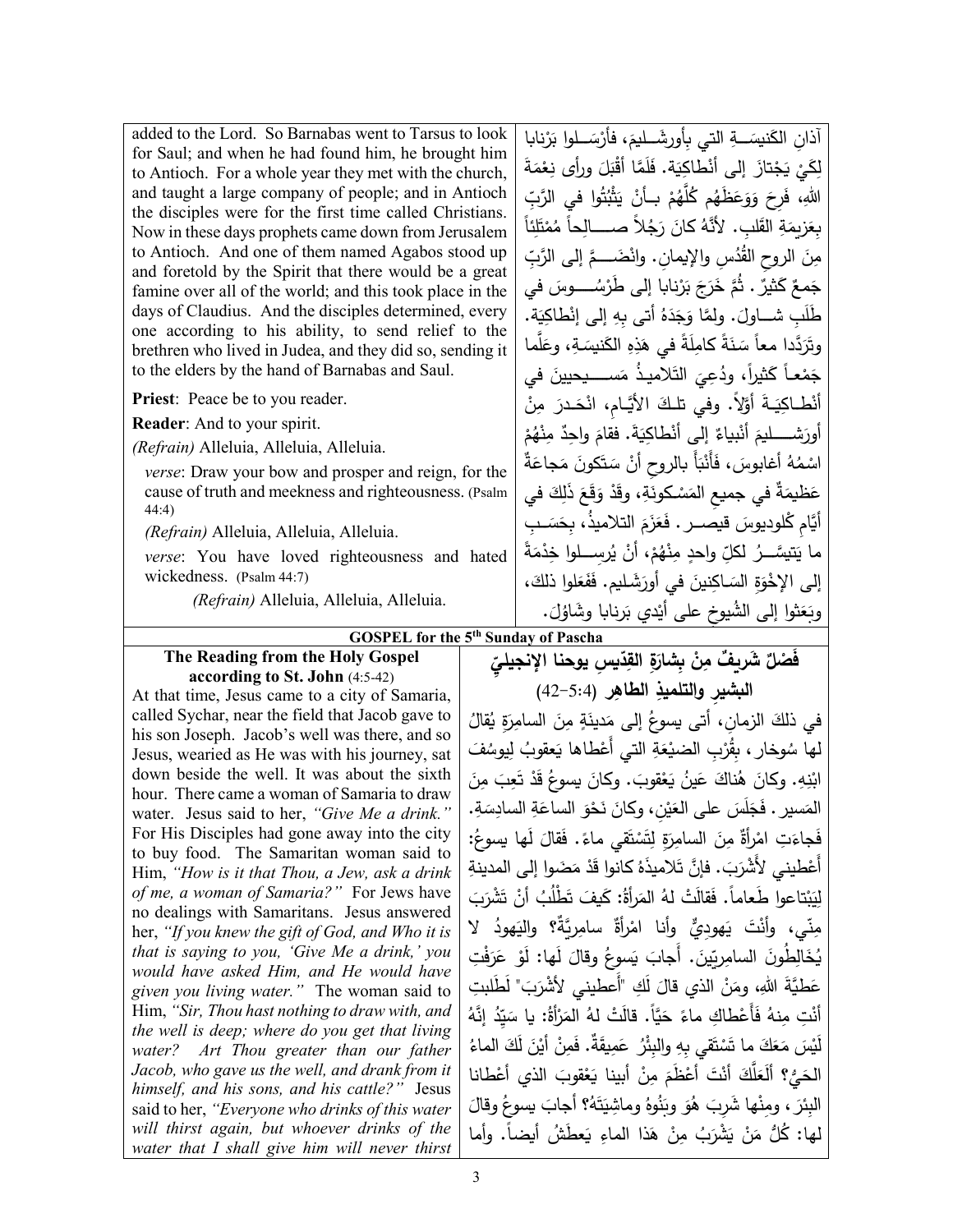*forever; the water that I shall give him will become in him a spring of water welling up to eternal life."* The woman said to Him, *"Sir, give me this water, that I may not thirst, nor come here to draw."* Jesus said to her, *"Go, call your husband, and come here."* The woman answered Him, *"I have no husband."* Jesus said to her, *"You are right in saying, 'I have no husband'; for you have had five husbands, and he whom you now have is not your husband; this you said truly."* The woman said to Him, *"Sir, I perceive that Thou art a prophet. Our fathers worshiped on this mountain; and Thou sayest that in Jerusalem is the place where men ought to worship."* Jesus said to her, *"Woman, believe Me, the hour is coming when neither on this mountain nor in Jerusalem will you worship the Father. You worship what you do not know; we worship what we know, for salvation is from the Jews. But the hour is coming, and now is, when the true worshipers will worship the Father in spirit and truth, for such the Father seeks to worship Him. God is spirit, and those who worship Him must worship in spirit and truth."* The woman said to Him, *"I know that Messiah is coming [He Who is called Christ]; when He comes, He will tell us all things."* Jesus said to her, *"I Who speak to you am He."* Just then His Disciples came. They marveled that He was talking with a woman, but none said, *"What dost Thou wish?"* or, "*Why art Thou talking with her?"* So the woman left her water jar, and went away into the city, and said to the people, *"Come, see a man Who told me all that I ever did. Can this be the Christ?"* They went out of the city and were coming to Him. Meanwhile the Disciples besought Him, saying, *"Rabbi, eat."* But He said to them, *"I have food to eat of which you do not know."* So the Disciples said to one another, *"Has anyone brought Him food?"* Jesus said to them, *"My food is to do the will of Him Who sent Me, and to accomplish His work. Do you not say, 'There are yet four months, then comes the harvest'? I tell you, lift up your eyes, and see how the fields are already white for harvest. He who reaps receives wages, and gathers fruit for eternal life, so that sower and reaper may rejoice together. For here the saying holds true, 'One sows and another reaps.' I sent you to reap that for which you did not labor; others have labored, and you* 

٠, مَنْ يَشْرَبُ مِنَ الماءِ الذي أنا أُعطِيهِ، فَلَنْ يَعْطَشَ إلى الأَبَدِ. بَلِ الماءُ الذي أُعطِيهِ لَهُ يَصِيرُ فيهِ يَنبُوعَ ماءٍ يَنْبَعُ<br>. إلى حَياةٍ أَبَدِيَّةٍ. فقالَتْ لهُ المَرأةُ: يا سيِّدُ، أَعْطِني هذا<br>. ْ الماءَ لِكَي لا أَعْطَشَ ولا أَجيءَ إلى هَهُنا لِأَسْتَقي. فقالَ<br>ِ لَها يسوعُ: اذْهَبي وادْعي رَجُلَكِ، وهَلُمِّي إلى هَهُنا. أجابَتِ<br>أ المَرأةُ وقالتْ: إنَّهُ لا رَجُلَ لي. فقالَ لَها يسوعُ: قَدْ أَحْسَنتِ<br>ِ َ لي ُل َج ُ لا ر ُ ِ�ق . ِ ر ٍجال، والذي َ ِول ِك َّ إنه َة َمس َ ِ لك خ ُ �ان َّ فإنه ِ ِه ُْلت َ ِك. هذا ق ل ُ َج ْ َس ر �َ َ ل ِك الآن ْ <sup>م</sup> ِق َع �الصِ د ّ : . ُ ُ المرأة َ ْت له قال َ يا سيِّدُ أرى أَنَّكَ نَبيٍّ. آباؤُنا سَجَدُوا في هذا الجَبَلِ. وأَنتُمْ<br>ِ تَقولونَ إنَّ المَكانَ الذي يَنْبَغي أنْ يُسْجَدَ فِيهِ هُوَ في<br>ويحتفظ أورَشَليم. قالَ لها يَسوعُ: يا امْرأةُ صَدِّقِيني، إنَّها تَأْتي سَاعَةٌ لا في هذا الْجَبَلِ ولا في أورشَليمَ تَسجُدُونَ فيها<br>محّد أنهُ منذ اللّغاء اللّغاء اللّغاء اللّغاء اللّغاء اللّغاء اللّغاء اللّغاء اللّغاء اللّغاء اللّغاء اللّغاء للآبِ. أَنْتُمْ تَسْجُدُونَ لِما لا تَعلَمونَ ونَحْنُ نَسْجُدُ لِما نَعْلَم.<br>أَيَ ْ لأنَّ الخَلاصَ هُوَ مِنَ اليَهودِ. ولَكِنْ تَأْتي سَاعَةٌ، وهي الآنَ حاضِرَةٌ، إذِ الساجِدونَ الحَقيقيُّونَ يَسْجُدونَ لِلآبِ<br>-بالرّوحِ والحقِّ. لأنَّ الآبَ إنَّما يَطْلُبُ الساجِدينَ لهُ مِثلَ هَؤُلاءِ . اللهُ روحٌ. والذينَ يَسْجُدُونَ لهُ، فَبِالروحِ والحَقِّ<br>. يَنْبَغي أَنْ يَسْجُدُوا. قالَتْ لهُ المرأةُ: قَدْ عَلِمْتُ أَنَّ مَسِيًّا، َ الذي يُقالُ لهُ المَسيحُ، يأتي. فمَتى جاءَ ذاكَ فَهُوَ يُخْبِرُنَا<br>مُستقدِّبه بكُلِّ شَيْءٍ. فقالَ لها يَسوعُ: أنا المتكَلِّمُ مَعَكِ هُوَ. وعِنْدَ<br>نند م<br>أ ذلكَ، جاءَ تَلامِيذُهُ، فَتَعَجَّبُوا أَنَّهُ يَتَكَلَّمُ معَ امْرَأَةٍ. ولَكِنْ لَمْ<br>وفي المساحد المسلم يَقُلْ أحَدٌ ماذا تَطْلُبُ؟ أو لِماذا تَتَكَلَّمُ مَعَها؟ فَتَرَكَتِ المَرْأَةُ<br>مَثَلِّفٌ الْمَرَّامُ <u>َ</u> جَرَّتَها، ومَضَتْ إلى المَدينةِ، وقالتْ لِلنّاسِ: تَعالوا انْظُروا<br>. إِنْساناً قالَ لمي كُلَّ ما فَعَلْتُ. أَلْعَلَّ هَذَا هُوَ الْمَسيح؟<br>مرضي الله على الله عنه الله عنه الله عنه الله عنه الله عنه الله عنه الله عنه الله عنه الله عنه الله عنه الله ع فَخَرَجُوا مِنَ المَدِينَةِ وأقْبَلُوا نَحْوَهُ. وفي أَثْناءِ ذَلِكَ سَأَلَهُ .<br>-تَلامِيذُهُ قائلينَ: يا مُعَلِّمُ كُلْ. فقالَ لَهُمْ: إنَّ لي طَعاماً<br>حَكَّ أَمُّكَ أَمَّا اللَّهُ مَنْ اللَّهُ مِنْ اللَّهُ مِنْ اللَّهُ مِنْ اللَّهُ عَنِّ لآكُلَ لَمُنتُمْ تَعْرِفُونَهُ أَنْتُم. فقالَ التلاميذُ فيما بَيْنَهُمْ: أَلَعَلَّ<br>أ ْ **ٔ** <u>:</u> أَحَداً جاءَهُ بِما يَأْكُل؟ فَقالَ لَهُمْ يَسوعُ: إِنَّ طَعامي أَنْ<br>أَحداً جاءَهُ بِما يَأْكُل؟ فَقَالَ لَهُمْ يَسوعُ: **ء**<br>ا بِّمَ عَمَلهُ<br>م أَعْمَلَ مَشيئَةَ الذي أَرْسَلَني وأَتَمِّعَ عَمَلَهُ. أَلَسْتُمْ تَقولونَ أَنْتُمْ<br>مَسْتَسْتَنْفُسْتَهُمْ وَأَرْسَلَني الْمُتَمَّمَ عَمَلَهُ. أَلَسْتُمْ تَقولونَ أَنْتُمْ إِنَّهُ يَكونُ أَرْبَعَةَ أَشْهُرٍ ثُمَّ يَأْتي الحَصَاد؟ وها أنا أقولُ<br>مَا .<br>. لَّكُمْ: ارفَعُوا عُيونَكُمْ وانْظُروا إِلى المَزارعِ، إنَّها قَدِ ابْيَضَّتْ<br>\* ْ لِلْحَصَادِ. والذي يَحْصُدُ يَأْخُذُ أُجْرَةَ، وِيَجْمَعُ ثَمَراً لِحَياةٍ<br>والشيخ أَبديَّةٍ، لِكَي يَفْرَحَ الزارعُ والحاصِدُ معاً. فَفي هذا يَصْدُقُ<br>. القَوْلُ إنَّ "واحداً يَزرَعُ، وآخَرُ يَحْصُدُ." إنِّي أَرْسَلْتُكُمْ<br>. ْ لِتَحْصُدوا ما لَمْ تَتْعَبُوا أَنْتُمْ فيهِ. فإنَّ آخرينَ تَعِبوا وأنتُمْ